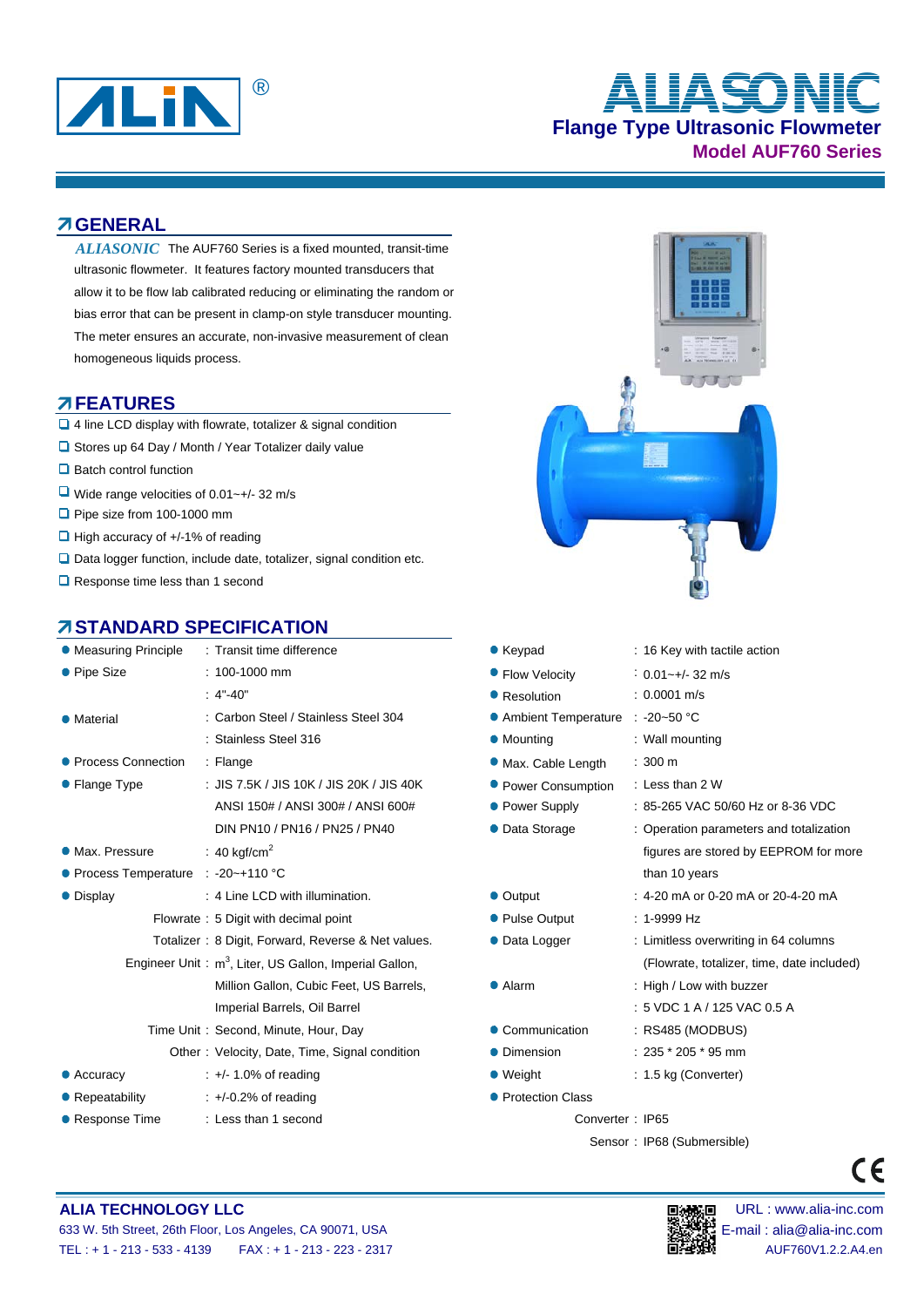#### **FLOW RANGE**

**Normal Size**

**mm Inch**

0-0.5 m/s | 1.0 m/s | 2.0 m/s | 5.0 m/s | 10.0 m/s | 0-30 m/s 100 4" 0 to 14 28 57 141 283 0 to 848 125 | 5" | 0 to 22 | 44 | 88 | 221 | 442 | 0 to 1325 150 6" 0 to 32 64 127 318 636 0 to 1908 200 | 8" | 0 to 57 | 113 | 226 | 565 | 1131 | 0 to 3393 250 | 10" | 0 to 88 | 177 | 353 | 884 | 1767 | 0 to 5301 300 12" 0 to 127 254 509 1272 2545 0 to 7634 350 14" 0 to 173 346 693 1732 3464 0 to 10391 Unit :  $m^3/hr$ **Flow Range & Velocity Table Min. Max.**

 16" 0 to 226 452 905 2262 4524 0 to 13571 18" 0 to 286 573 1145 2863 5725 0 to 17176 20" 0 to 353 707 1414 3534 7068 0 to 21205 24" 0 to 509 1018 2036 5089 10179 0 to 30536 28'' 0 to 693 1385 2771 6927 13854 0 to 41562 32'' 0 to 905 1810 3619 9048 18095 0 to 54286 36'' 0 to 1145 2290 4580 11451 22902 0 to 68705 40'' 0 to 1414 2827 5655 14137 28274 0 to 84821

#### **Dimension & Weight**



| <b>Normal Size</b> |             | Transducer<br><b>Spacing</b> | Dimensions (mm) | Weight |     |
|--------------------|-------------|------------------------------|-----------------|--------|-----|
| mm                 | <b>Inch</b> | C                            | L               | D      | kg  |
| 100                | 4"          | 93.87                        | 400             | 220    | 19  |
| 125                | 5"          | 118.87                       | 450             | 250    | 23  |
| 150                | 6"          | 143.87                       | 450             | 285    | 28  |
| 200                | 8"          | 194.87                       | 500             | 340    | 34  |
| 250                | 10"         | 242.87                       | 550             | 395    | 43  |
| 300                | 12"         | 290.87                       | 700             | 445    | 53  |
| 350                | 14"         | 340.87                       | 750             | 505    | 68  |
| 400                | 16"         | 389.87                       | 800             | 565    | 85  |
| 450                | 18"         | 439.87                       | 850             | 615    | 105 |
| 500                | 20"         | 489.87                       | 900             | 670    | 130 |
| 600                | 24"         | 589.87                       | 1000            | 780    | 220 |
| 700                | 28"         | 689.87                       | 1200            | 895    | 350 |
| 800                | 32"         | 789.87                       | 1300            | 1015   | 410 |
| 900                | 36"         | 889.87                       | 1400            | 1115   | 470 |
| 1000               | 40"         | 989.87                       | 1500            | 1230   | 610 |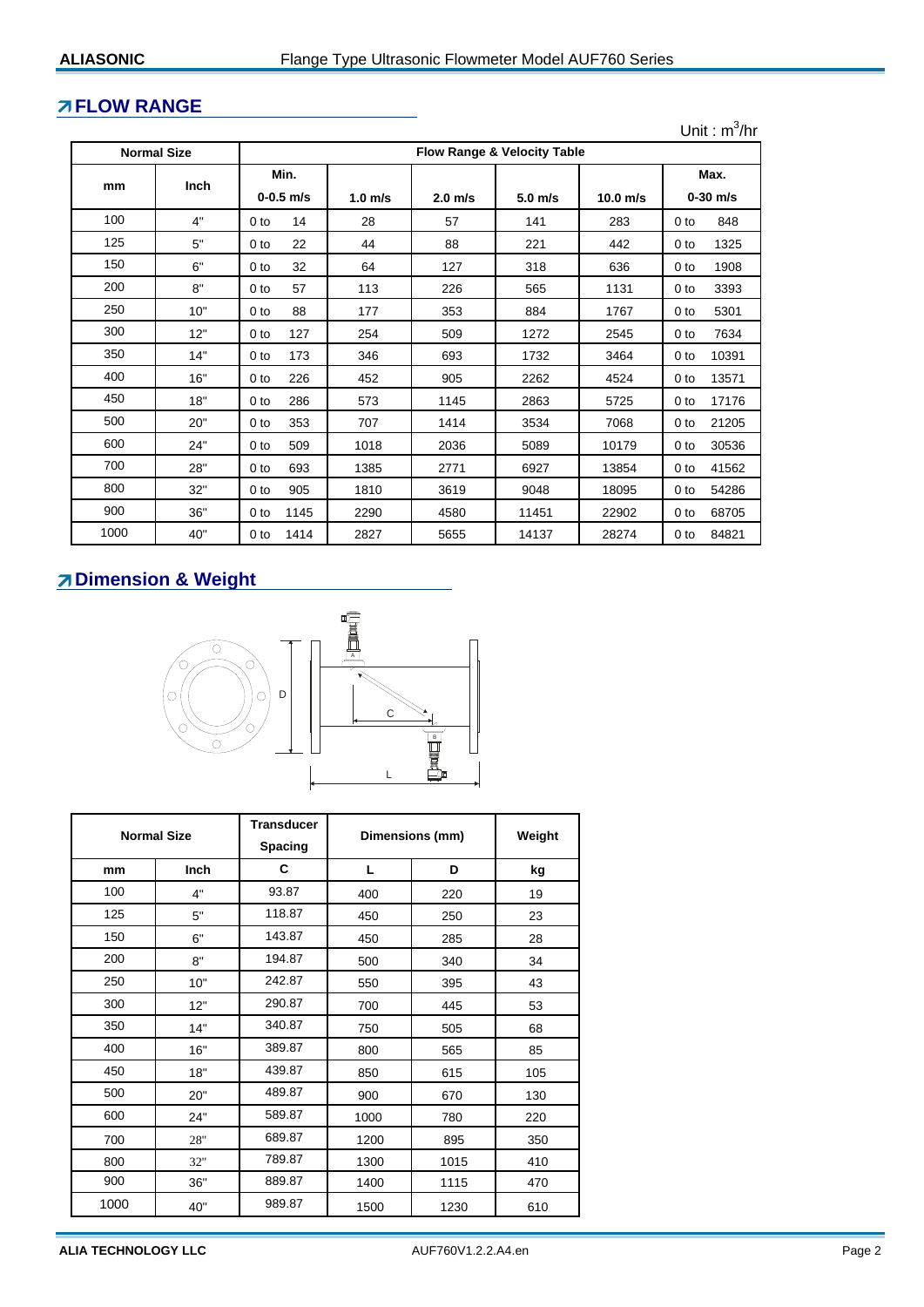## *A* **DIMENSIONS FOR ULTRASONIC FLOWMETER**



## **WIRING DIAGRAM**